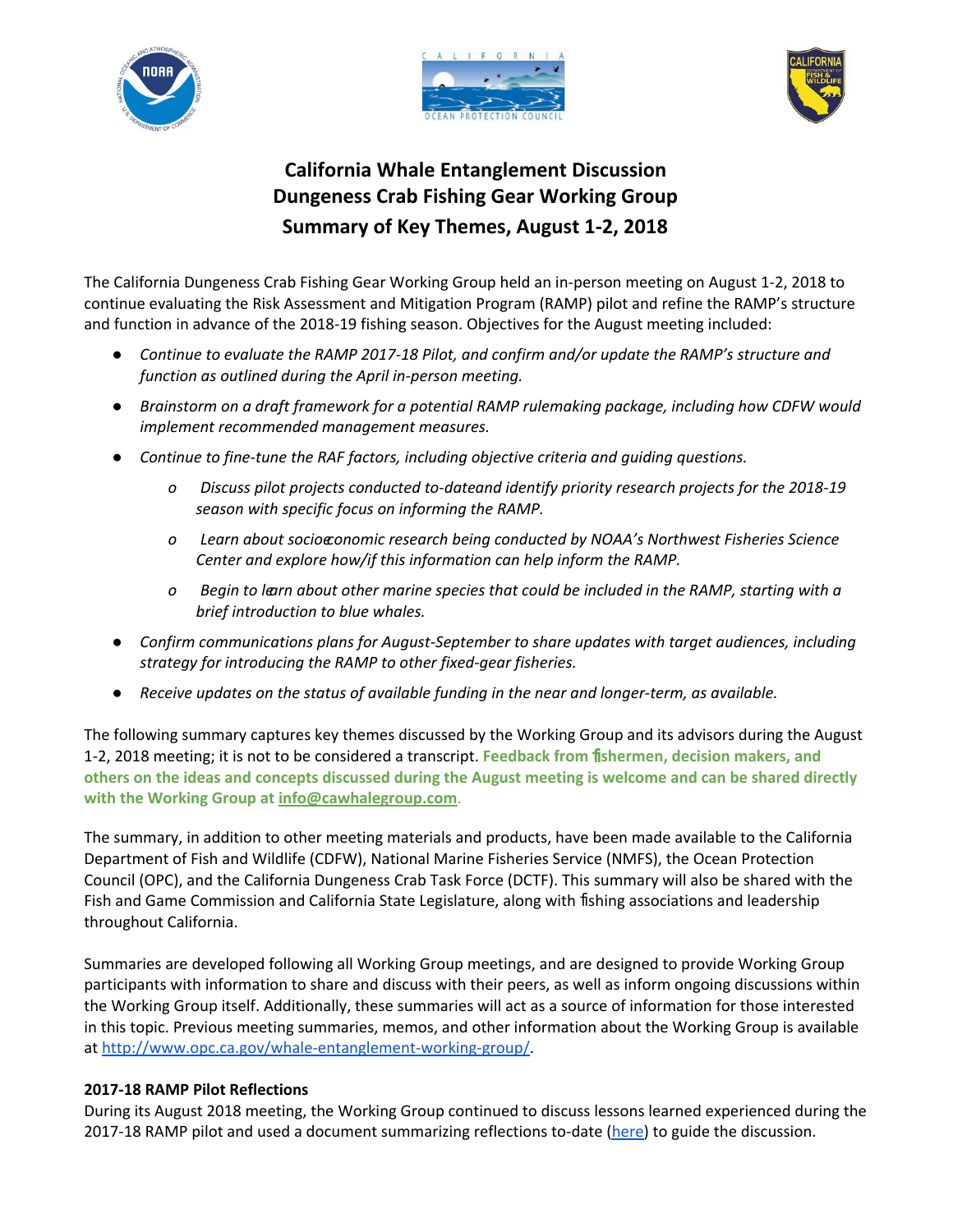Overall, Working Group participants are pleased with the progress made on the RAMP and looks forward to working to fine-tune and implement the program in the 2018-19 fishing season. The Working Group identified a need to make clearer connections across risk assessment factors (i.e., entanglements, forage/ocean conditions, whale concentrations, and fishing dynamics) and continued improvement and evaluation of data streams to inform the factors, and improved communications with the fleet. There is also an interest in looking at other efforts (e.g. the East Coast lobster fishery) to inform the RAMP moving forward.

 As the core tool of the RAMP, the risk assessment framework (RAF) proved to track entanglement risk well. However, participants reflected that the RAF and its data inputs should help better understand where whales are in relation to Dungeness crab fishing gear at key points in the season. More consistent aerial surveys and communications with the fleet may help address this data need in a more timely fashion. Data from these sources should be verifiable and reliable. A suggestion was also made that trained observers could join fishermen and help support the whale reporting needs. Additionally, since the RAF only assesses the risk to Humpback whales in relation to the commercial Dungeness crab fishery, the Working Group highlighted the need to consider impacts from other fisheries (e.g., coonstripe, hagfish, rock crab, lobster, etc.) and risks to other species (e.g., blue whales).

 Aerial surveys were discussed at length and highlighted as an important snapshot of real-time information to help confirm and/or inform the RAF conclusions and the concentrations of whales. Two types of aerial surveys were performed during the pilot: systemic and opportunistic aerial surveys. Both types of surveys served important purposes and the Working Group discussed the importance of ensuring consistent methods in the systematic surveys. The results of those surveys should be communicated with the fleet more rapidly to ensure the fleet is informed of the concentrations of whales when that data is known. The Working Group also acknowledged that there are timing and weather constraints associated with aerial surveys that can be difficult to navigate.

 During the RAMP pilot six (6) electronic communications were circulated to the fleet to provide updates on risk assessment framework, or the status of the risk of whale entanglements in the Dungeness crab fishery. These assessment updates were received by the broader Dungeness crab fleet and resulted in mixed responses with some fishermen changing behavior as a result of the communication and others maintaining status quo. The Working Group discussed the idea that some fishermen may be resistant to change, and that the goal of the Working Group should be to provide information to educate the fleet and recognize that not everyone will see the issue. Participants suggested developing a fleet-wide survey to gather feedback on the effectiveness of these communications and the RAMP overall.

## **Continuing to Refine the RAMP's Structure and Function**

Building on discussions during their April meeting [\(here\)](http://www.opc.ca.gov/webmaster/_media_library/2018/05/CAWorkingGroup_KeyThemesSummaryApril2018Meeting_FINAL.pdf), the Working Group continued to fine-tune the RAMP in advance of the 2018-19 fishing season. The ideas outlined below are considered draft. Working Group participants will be reaching out to their peers and colleagues in advance of the Working Group's September 2018 in-person meeting where the Working Group will further refine the RAMP for implementation during the 2018-19 fishing season.

## *RAMP Structure*

**•**  *Member Appointments and Alternates:* The Working Group discussed how to ensure the representation on the Working Group continued to balance the various interests, a reduction in the burden to Working Group participants who are not always able to participate in meetings, and new participants are able to join the Working Group while also ensuring institutional knowledge with veteran participants on the Working Group. The Working Group also confirmed the need for alternates and that all members and their alternates will be vetted and appointed by the Governor through a publicly notified, nomination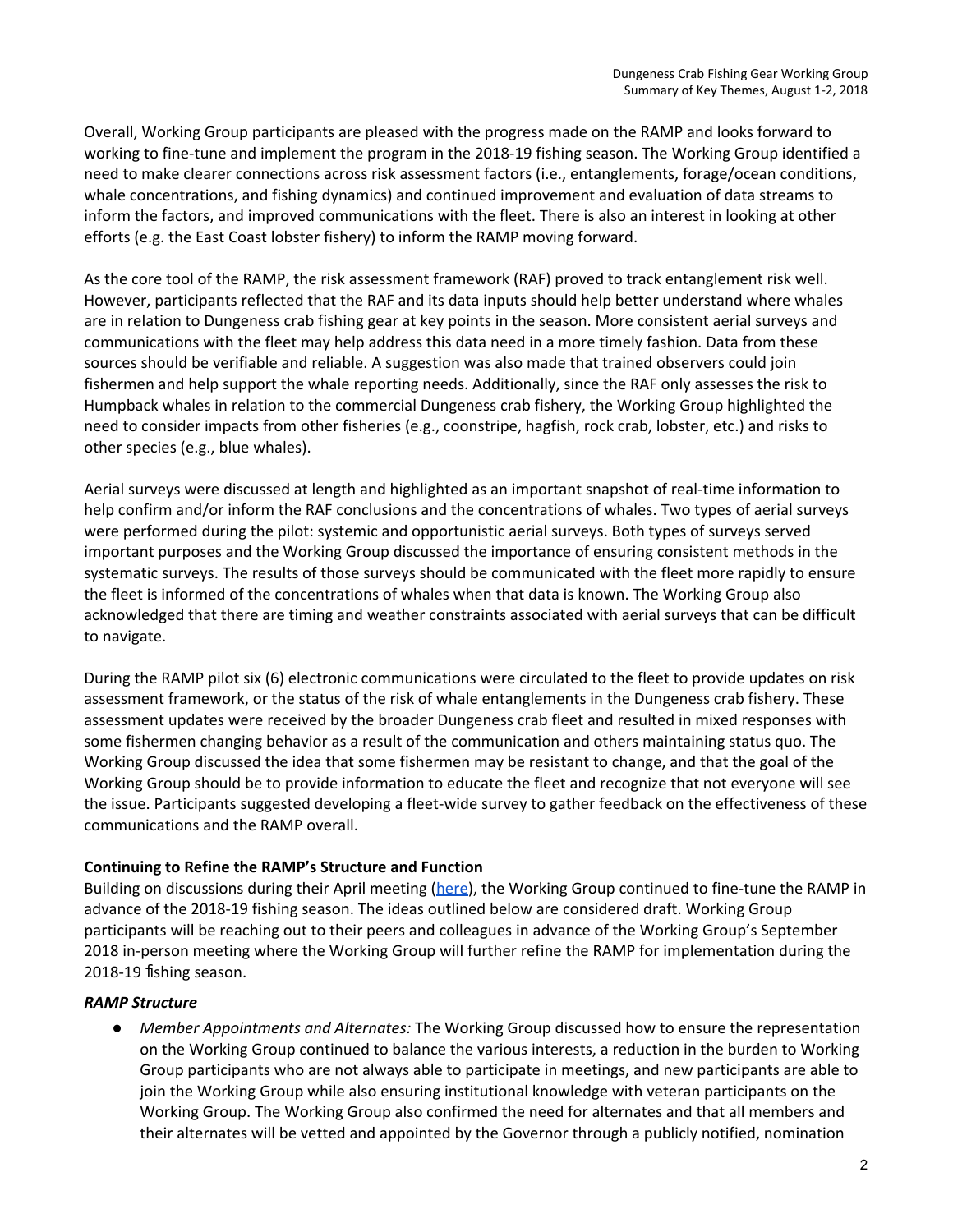process (e.g., self nomination and/or by peers). Qualifying criteria (e.g., ability to participate in in-person meetings and conference calls, violations, etc.) would be developed and participants would be subject to 3-year terms. The group agreed to have a staggered nomination/appointment process at the end of each 3-year term to maintain institutional knowledge within the Working Group where new participants join the Working Group following the close of a fishing season. Participants continued to suggest the need to add a fishing participant from all commercial ports, including the Santa Cruz area. Additionally, there was interest in adding another recreational fishing representative from a northern port. Looking to other models for inspiration (e.g., regional councils), the Working Group suggested new members and alternates be required to participate in educational trainings to ensure all participants are starting from the same baseline of information. There may also be value in creating a Working Group "user's guide" to support training new members and alternates.

 **●** *Evaluation Team:* The Working Group continued to consider the composition of the Evaluation Team (ET), a subgroup of the Working Group that is responsive under circumstances of elevated risk. The ET should convene within 24 hours to one week depending on the urgency of the issue. Once the ET is convened, the process to collect additional information and develop recommendation(s) should occur within 1-2 days or up to 1-2 weeks. As time allows, the ET would provide a draft recommendation to the full Working Group and allow them to review it for up to 72 hours before the recommendation is forwarded to the Director. Although the ET should have as broad participation from the Working Group as possible, to help ensure the ET is nimble and can assemble quickly (i.e., within 24-48 hours). The group suggested streamlining the minimum composition required for an ET to convene. The requirement for a recreational/CPFV participant was removed and the group agreed to remove a minimum number of agency representatives. Discussions to potentially reduce the number of representatives from non-profit organizations from 2 to 1 will be revisited during the Working Group's September meeting. The agencies will work to ensure specific regional representation is in attendance and local fishermen (or others) may also be invited to lend additional expertise. The Working Group suggested that the agencies continue to encourage as many Working Group participants to be present during ET conversations as possible.



# Ongoing monitoring and information gathering by agencies

 Figure 1. Flowchart illustrating the communication flow across RAMP groups, including the development of management measure recommendations from the Evaluation Team to the CDFW Director for consideration.

#### *RAMP Function*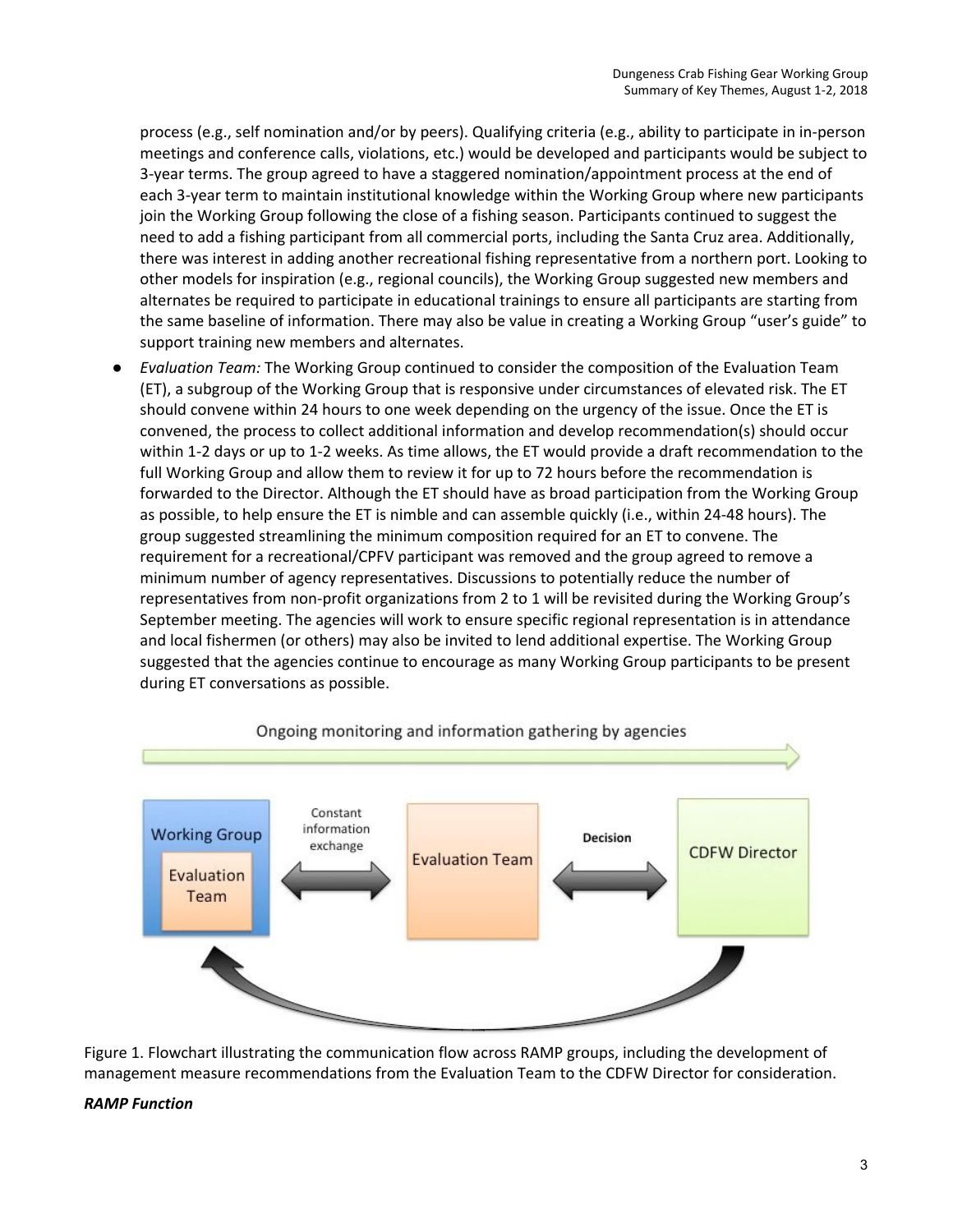- **●** *Meeting Schedule & Day Rates:* The Working Group discussed a general annual RAMP meeting schedule to include four (4) planned risk assessment evaluation conference calls (pre, mid, late, and postseason) and one (1) in-person annual meeting (likely late summer early fall). Additional unplanned conference calls when the ET is convened are also anticipated. The group confirmed the need for an established day rate to help offset lost wages of fishermen and others, specifically, when attending in-person RAMP meetings and potentially conference calls. Participants suggested a stipend of \$500 per meeting plus travel expenses would be reasonable. Working Group participants will consider funding sources and the mechanics of issuing stipends to participants.
- Risk Assessment Framework (RAF): The RAF continues to be seen as a useful tool to assess risk in a given time. However, the Working Group believes the RAF needs clearer connections across risk assessment factors (i.e., entanglements, forage/ocean conditions, whale concentrations, and fishing dynamics) and continued improvement of access to and evaluation of data streams to inform the factors. The Working Group will continue to discuss options for refining the available data to inform the factors, especially the whale concentration and fishing dynamics factors, to better inform the RAF assessments and options for scoring factors in a way that better balances expert judgement with more objective and systematic criterias. The Working Group clarified that the criteria for each factor are related to when an ET is convened, not when a management measure is recommended. There may be instances where the agencies use their own judgement to convene an ET even when the criteria have not reached a trigger.
	- *Whale Entanglement Factor: Participants generally agreed that the current criteria for this*  factor seemed right. The criteria to indicate elevated risk and convene an ET were slightly updated to be clearer: "Any season/offseason where 5 or more humpback whale entanglements are confirmed by NMFS and suspected/reported with CA Dungeness crab gear, or 2 or more humpback entanglements confirmed by NMFS in a month suspected/reported with CA Dungeness crab gear." Since the factor tracked issues beyond commercial Dungeness crab, there is a need to consider other fisheries in the assessment of this factor (see below) and better understand how to characterize those entanglements when considering action on the Dungeness crab fishery. Finer-scale data would also be helpful to communicate to the fleet where the entanglement are both occurring and/or being observed. The Working Group also acknowledged that this factor was unique since it is "retroactive." Therefore, it will be important that the other factors are fine-tuned to help the RAMP be more proactive to risk rather than responsive.
	- *○ Forage/Ocean Conditions:* The Working Group acknowledged that forage and ocean conditions is an important factor informing the RAF. Suggestions were made to utilize broader data sources to inform this factor to better anticipate geographic and temporal changes in forage patterns. Suggestions were also made to better connect this factor to the whale concentrations factor. While there are opportunities to make this factor more systematic and automated, the Working Group believes the interpretation of this factor should reserve some judgement so that there is a balance of subjectivity and objectivity. The Working Group will consider how to support a project to enhance this factor and will look to Working Group advisors to help inform the discussion. Additionally, funding is needed to help support the continued compilation and interpretation of this factor by experts.
	- *○ Whale Concentrations:* The factor has been tracked using Monterey Bay Whale Watch (MBWW) data, opportunistic and systematic aerial surveys, and observations from fishermen in a text thread. Other data sources were also identified that could be used to better understand whale distribution, including including HappyWhale, WhaleAlert, northern and southern California whale watch vessels, and ACCESS research cruises. Constraints were identified with all of the data sources being considered. More detailed spatial and seasonal whale/prey models are under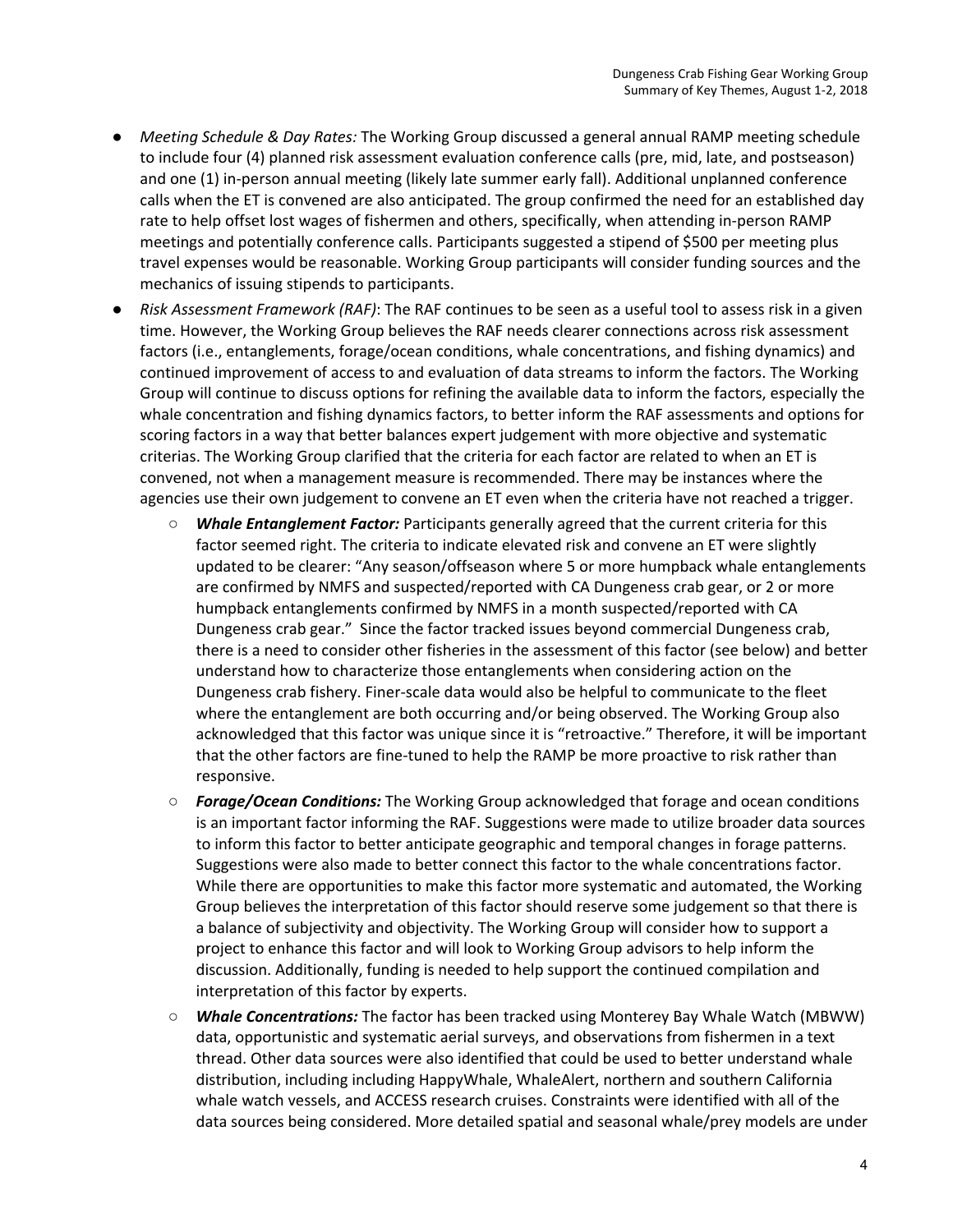development but will take time to complete and validate as part of the RAMP. The MBWW data that has been heavily relied on to-date is very localized and doesn't provide a broad picture of presence/whale activity along the coast and questions about how well this information relates to general whale migration patterns. As a result, there is interest in exploring other datasets that could inform dynamic migration patterns as well as data that moves beyond our seasonal understanding of whale patterns to better understand spatial and temporal changes. Additionally, the Working Group suggested refining the criteria to reflect when dynamic whale concentrations at at play, changes in forage patterns, etc. The Whales Project Team will convene prior to the September meeting to consider alternative, credible, standardized data sources to better understand the spatial and temporal concentration of whales and consider updating the criteria.

- *Considering Other Marine Species:* A presentation on blue whale behavior and biology was also provided and the Working Group will consider potential updates to the RAMP to include blue whales, which will be piloted during the 2018-19 fishing season. The Working Group requested the blue whale experts at the meeting to develop draft blue whale risk assessment criteria and guiding questions across the factors for discussion at the September 2018 in-person meeting. The Working Group agreed to include blue whales, in addition to humpback whales, in the 2018-19 RAMP.
- **Fishing Dynamics:** The Working Group was supportive of the criteria established and data used to inform this factor, but highlighted that it does not inform whether and where fishing effort may move. For example, landings data indicates when effort has decreased, but it does not indicate whether there is less gear in the water. There also opportunities to look at historical landing patterns, international markets, make-up of the fleet (e.g., local and traveling vessels), CPUE, price differences in the northern and southern extents of the fishery, and fishing trade-offs to inform the interpretation of this factor. The Working Group also highlighted that the factor should make stronger connections with the forage factor.
	- *Fishing Dynamics:* The Working Group received a presentation by NOAA's Northwest Fisheries Science Center ([here](https://drive.google.com/open?id=19MS4OJ_V0mOnpvcHa6sTz_9azTMnX8qi)) that considered PacFIN and VMS data to try to understand how/if the California Dungeness crab fishery has changed over time. VMS data was looked at over the last eight seasons and informed by other data sets. The data is potentially biased since it is more reflect of vessels larger than 40 feet. The goal of the research is to understand the costs and benefits to the fishery and to the whales under different ocean conditions and how to minimize economic losses during domoic acid years while addressing rise in whale entanglements. The group expressed interest to continue working with NOAA scientists and other outside experts to inform socioeconomic considerations in the RAMP.
- *Data Collection Tools:* Data was well tracked using aerial and vessel surveys, whale watch data, landings information, a group text function between agencies and fishermen and entanglement reports. Aerial surveys and the fishermen's text thread were identified as valuable real-time information gathering tools during the pilot that should be expanded and scaled in the RAMP moving forward. Looking ahead E-Tix ([here](https://cdfgnews.wordpress.com/2018/07/06/cdfw-launches-electronic-reporting-system-for-commercial-anglers/)) may be a useful information gathering tool and CDFW may consider including a prompt to gather information about where the landed crab was caught. Working Group participants were not supportive of using block numbers to gather this information since many individuals would likely report inaccurate block numbers. Instead, there were suggestions to use GPS coordinates or landmarks to indicate where crabs were caught on E-Tix. Working Group participants believed solar loggers were a more efficient tool to inform the fishing dynamics factor than VMS and AIS and suggested solar loggers to a more diverse cross-section of the fleet and whale watch vessels in the upcoming season.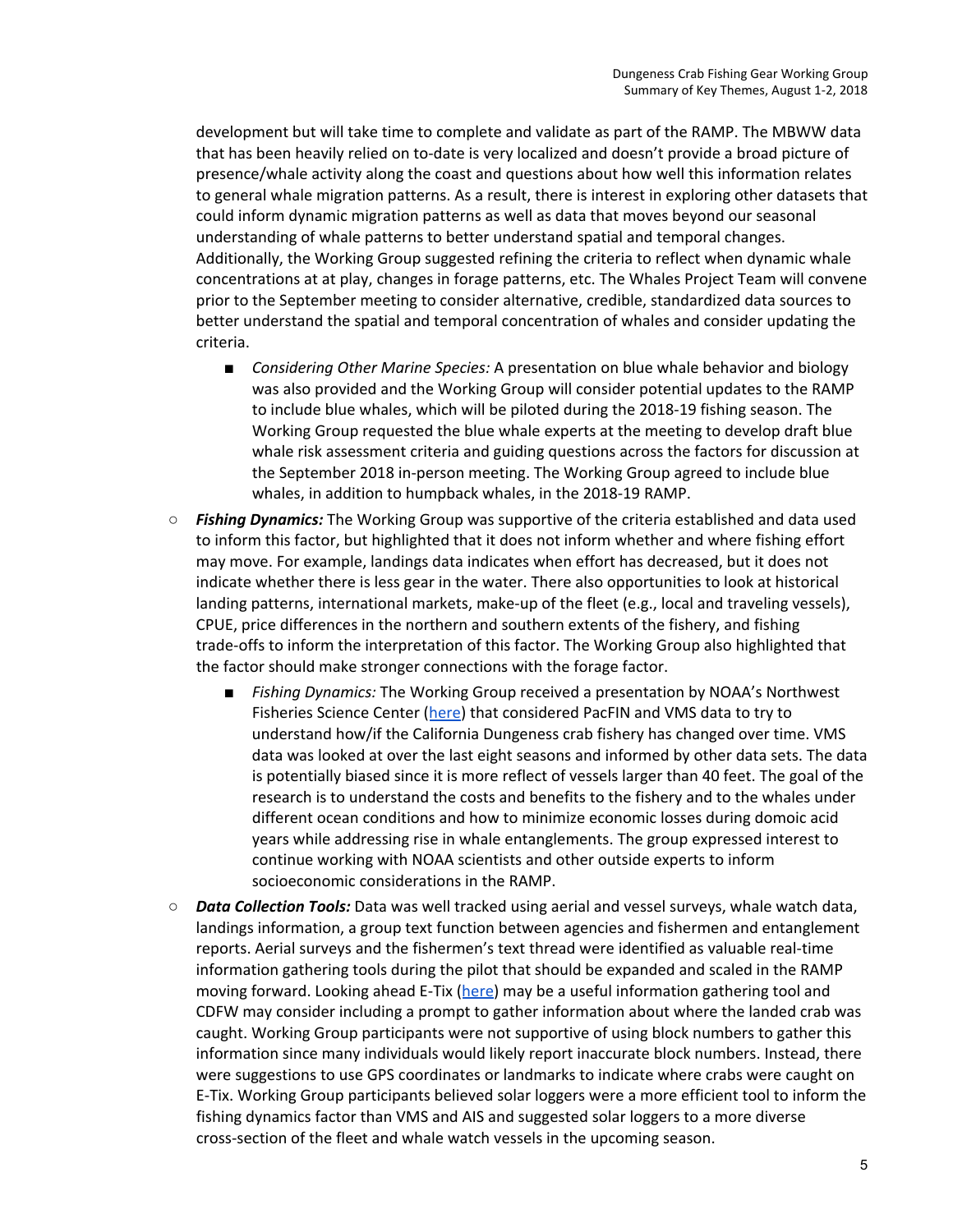*● Communications:* Communicating with the fleet throughout the season on the status of the RAMP, and RAF scoring specifically, is paramount to ensuring response from the fleet and success of the program. While broad communications attempts were successful, suggestions were made on tools that may be more effective in reaching the fleet and encouraging changes in fishing behavior as needed (e.g., real-time maps of whale concentrations, visuals, broader text thread, etc.). The Working Group highlighted that there was mixed responses during the pilot to the updates shared by the Working Group where some individuals moved their gear out of whale "hotspots" while others were resistant to changing their behavior and others weighed risk of entanglements with reward of fishing efforts, especially during the spring and summer months. The whale concentrations were identified as one of the most important data streams to share with the fleet as it is available.

## **Informing CDFW's Rulemaking Process**

Senate Bill 1309 [\(](http://leginfo.legislature.ca.gov/faces/billNavClient.xhtml?bill_id=201720180SB1309)[here\)](http://leginfo.legislature.ca.gov/faces/billNavClient.xhtml?bill_id=201720180SB1309), if passed, will formalize the RAMP and would require the California Department of Fish and Wildlife (CDFW) to develop Title 14 regulations by November 2020 that would be reflective the the RAMP details. The Working Group, with support from CDFW, brainstormed on how to ensure the right level of detail was included a draft RAMP regulatory package to guide its implementation while also ensuring sufficient flexibility to support unforeseen issues and continued research and development of new tools. Scaling of regulations, communications to the fleet, response time of the fleet, rigor of data to inform decision-making, and the list of management measures that could be considered by the Director were all discussed. Codifying the use of verifiable tools (e.g., E-Tix, solar loggers, etc.) to inform the RAMP and the decision-making process may be considered in the rulemaking or could be included in guidance materials to support the regulations.

- Process for Removing/Relaxing a Management Measure: The Working Group highlighted that in addition to implementing management measures, the Director should also have the authority to relax those measures once the risk of entanglements has abated. The ET should provide guidance on how to relax the measures when they submit the recommendation to implement the measure(s), which may consider timing (e.g., how close to the end of the season, etc.), distance to other open/closed areas, port infrastructure (i.e., availability of hoists and gear storage space), access to gear (e.g. ocean conditions, boat size), how "fished out" the area is, etc. The Working Group highlighted that if there are less than three weeks remaining in the season, it may not be economically viable and a good use of the agencies' time to reopen the fishery.
- *Management Measures Toolbox (MMT)*: The MMT was reviewed, discussed, and further refined ([here](http://www.opc.ca.gov/webmaster/_media_library/2018/08/RAMP_DraftMMT_Public-Consideration_August2018.pdf)) to consider what could be addressed in CDFW 's current rulemaking directive. Some tools were removed from the main list of tools and moved to a 'Research and Development Ideas' section until there was a better understanding of how they could be implemented and enforced. The group acknowledged the need to ensure the MMT could continue to be populated over time as new concepts and ideas arise and are tested. All tools should be implemented in a "focused" way to ensure they are scaled in focused on the area (e.g., block, depth contour, port, etc.) of the problem, not coast-wide. Suggestions for other tools include reducing the amount of gear in an area, time-specific fishing permits (e.g., spring permits), gear innovations, monetary incentives to not fish, etc. Reducing the number of traps in an area was a concept that the Working Group supported continuing to explore. Suggestions were made to modify trap tag colors to ensure the tool could be enforced. The MMT guiding principles ([here](http://www.opc.ca.gov/webmaster/_media_library/2018/08/Whales_-Draft-Guiding-Principles-RAMP-Updated-August-2018.pdf)) were also updated to be clear that the level of response will be relative to the risk of entanglement and may also be included in the rulemaking process. Participants suggested that these Guiding Principles be incorporated in the rulemaking and to inform the intent of the regulations. These Guiding Principles may be further wordsmithed by CDFW during the rulemaking process.
	- **Gear Innovations:** The Working Group discussed the initial "hands on" testing of acoustic release/ropeless gear technology that was conducted in Spring 2018 involving a number of Working Group participants (see brief summary report [here](http://www.opc.ca.gov/webmaster/_media_library/2018/08/ropeless-trials-update7-30-18.pdf)). The group discussed how the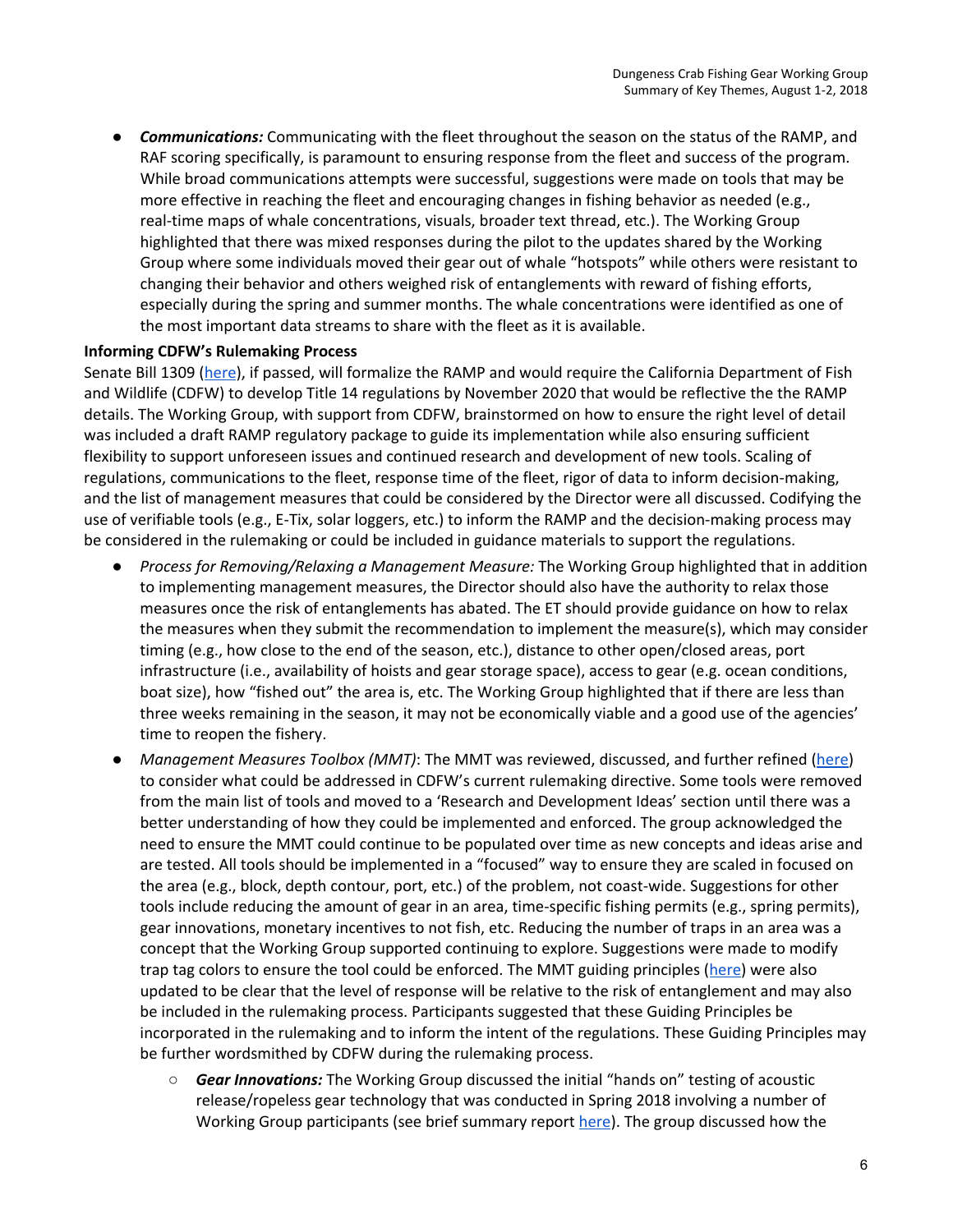technology was not "shovel ready" as currently designed and requires additional discussions and improvements specific to design, function, costs, enforcement, and impacts to whales and other marine life. There was some interest expressed to continue exploring this and other gear innovation ideas for consideration to include in the MMT, however it was agreed that these gear innovations would not be available to be implemented for the 2018-19 fishing season (at minimum).

○ *Informing the Fleet of Regulations:* Agencies should immediately issue a notice to the fleet once the ET has been convened. All fishermen should be required to provide an updated email address to CDFW to ensure they can receive timely communications. Regardless of the management measure selected by the ET and/or Director, clear communications must be shared with the fleet as quickly as possible to ensure the fleet as ample time to respond. Additionally, any plans to relax management measures should also be included in those communications to allow fishermen to prepare and anticipate changes in their business.

## **Brainstorm on Reaching Out to Other Fixed-Gear Fisheries**

 During the pilot, 5 of the 26 confirmed entanglements that were identified as originating from the California Dungeness crab fishery highlighted the need for state and federal agencies to also engage with other fixed-gear fisheries to more fully address the risk of whale entanglements in fishing gear. Engaging with other fisheries on this topic will be complex moving forward. While the agencies do not have the resources to convene separate Working Groups for each fishery, it will be important that all of the fixed-gear fisheries are fairly represented and can engage in a conversation on the topic. Additionally, due to the different seasonalities, fishing operations, etc. methods to address the risk of whale entanglements in those fisheries may be different than those identified for Dungeness crab.

The Working Group's efforts to-date have mostly focused on the commercial Dungeness crab fishery with little effort invested into the recreational Dungeness crab fishery. The recreational and Commercial Passenger Fishing Vessel representatives on the Working Group were supportive of reaching out to the broader recreational fleet. Last year, the Working Group developed a survey ([here\)](https://goo.gl/forms/e7PapeIAdd3RX9cX2) to gather information from the recreational fleet to inform the RAF. While the response rate to the survey was low, there was support in broadening communications and expanding the recreational survey to inform the fishing dynamics factor. Since it would be unfair to disproportionately implement closures and other effort reducing regulations on the commercial fishery while allowing the recreational fishery to operate business as usually, the Working Group generally agreed there was value in expanding communications and engaging with the recreational fleet. Since the recreational fishery is managed through the Fish and Game Commission (Commission), efforts also need to be made to inform the Commission of this issue .

Recognizing the sensitivities associated with the issue, the Working Group will look to CDFW to initiate the conversations with the other fisheries and the Working Group could facilitate the effort by sharing information including the updated Best Practices Guide [\(here\)](http://www.opc.ca.gov/webmaster/_media_library/2016/08/Whales_BestPracticesGuide_2017-18.pdf), the final surface gear regulations (CCR Title 14 Section 132.6), forage factor information, and MMT guiding principles ([here](http://www.opc.ca.gov/webmaster/_media_library/2018/08/Whales_-Draft-Guiding-Principles-RAMP-Updated-August-2018.pdf)). There could also be opportunities for CDFW to host a webinar or invite fixed-gear fishery leadership to a Working Group meeting to facilitate information sharing. The Working Group also welcomes the opportunity to be of service to the other fisheries' efforts.

## **Surface Gear Rulemaking**

CDFW requested the Working Group's feedback on input received by the DCTF on the surface rulemaking package ([here\)](http://www.opc.ca.gov/webmaster/_media_library/2018/06/DCTF_PublicComment_T14_SurfaceGear_June2018_FINAL.pdf). The DCTF were in support of the proposed regulations in general, and made the suggested amendment to allow for an additional buoy to be included in the shallower depth range and include a clarification on how to measure the distance between the main and trailer buoys. The Working Group discussed